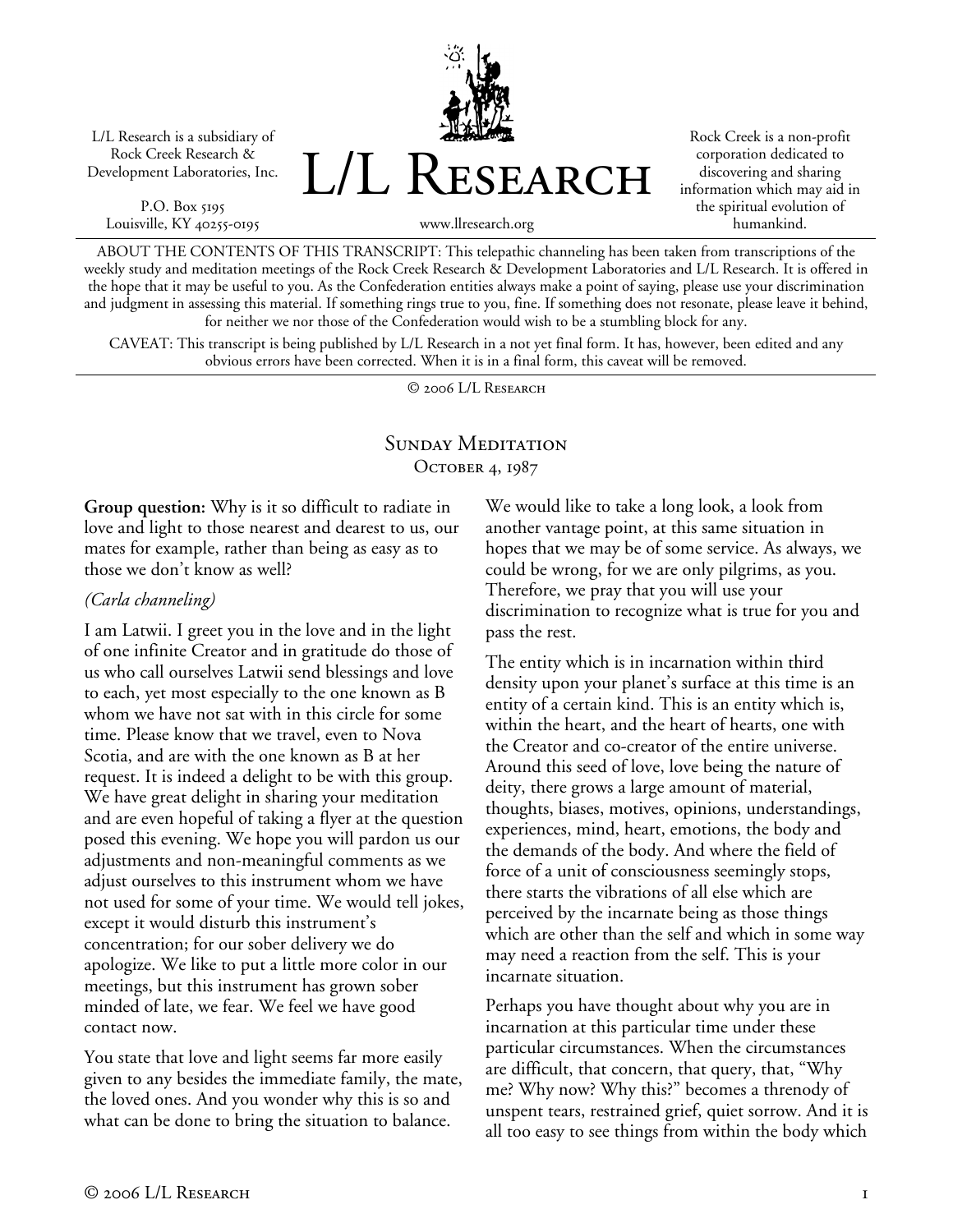is within the other and far, so very far, from the light whence all sense they have come and for which each pilgrim yearns.

Yet, let us examine this stance and see if we really think this is the situation. It is the opinion of Latwii that the situation is other. It is our understanding that the one infinite Creator and all those helping forces, which you call by name such as guardian angel, higher self, spirit guides, and teachers, have conspired with you in your heart of hearts, e'er incarnation ever began, gazing at the plan of the one infinite Creator for harmonizing all things, balancing all things, offering the maximum opportunity for service, for learning, for growth.

It is our understanding that out of this creative collaboration of the personal self, the impersonal self, and that great non-personal self, which is the Christed deity of love, have offered an incarnational plan which is without reference to what might have been or what should have been, the precise plan for maximizing the opportunities of the incarnation for learning, for growth, and for service. Thusly, when the question is asked, "Why this? Why now? Why me?" the question by itself, by its very nature, blocks the flow of the harmonious unfoldment of the self's plan which is the Creator's plan as it concerns your precious, much adored and eternal self.

With this said, it may be seen that, in our opinion, the correct question to ask in the circumstance of seeming disharmony is along the lines of a love letter to the self:

Dearly beloved, sweet confused Self," you should say to yourself. "It must be so that this circumstance is blessed, for there is nothing in all creation that is not blessed. Therefore, Creator/Creation, show me, speak to me, let me know where is the love, where the learning, and where the service in this situation which I know beyond all appearance to be good.

#### Signed, Your puzzled surface mind

Let us suggest that the surface self—by which we mean the entire conscious thinking self of which you are aware—is a hostage sent out into a seemingly chaotic sea of experiences which are grounded in the love and the light of the one infinite Creator. Upon your planet you have the trading of money and the buying of land and ownership seems to be reality. In truth, one has only to gaze upon your beautiful planet from the vantage point of orbit about it to see that it is the Creator's planet, every square inch. Your life also is not owned by you. You are rather a tenant, one who rents temporarily the honeyed spark of Earth life, the sharp sting of experience, for pleasure or for woe.

Now, how does a lease-holder operate when the landlord is seemingly absent? Often, because there is no ownership, the premises are not fixed up or repaired, the grounds are not beautified, and the rented place has the look of transience, not the look of loving care. Yet, what if that property were owned by your Father, who gives freely, loves dearly and asks only that as you rent the property, you love it, cherish it, beautify it, harmonize it, so that it welcomes all in comfort. Such is your choice in the living of the tenanted life in a temporary physical vehicle.

Know and remember that the circumstances that you have are the house of your experience at this time. Treasure your Father's house and know it to be good and bring it increase by planted seed which takes faith, in brightly covered pillows and cushions of thought and deed, to beautify even more the Creator's wonderful gift. Know that your stewardship of this life which you count from the first breath to the last of your physical body is the stewardship of a spark of infinite creation, a consciousness that is the consciousness of love itself, and honor that which you are.

Those who hear these words may perhaps also take comfort in the following thought, and that is that some of you have chosen not only to experience within the incarnation to learn to grow and to serve, but also to maintain the high places within the consciousness, the watchtowers of love, which beam forth as light sources to the planet upon which you now enjoy incarnation, to the entities upon it, to the Earth itself and to those energetic vibratory levels within the Earth's atmospheres which are in dire need of that great watch, faithfully held.

Those of you to whom these words express a recognizable duty and honor may know that whether you seem to be a businessman, a homemaker, a queen or a shepherd, there is that inner citadel, at the top of which is a watchtower, and the only lamp that is lit is the lamp lit by the deepest heart as it gazes in worship and adoration from light into light, knowing light, accepting light, blessing light and allowing the crystal of the heart of hearts to turn the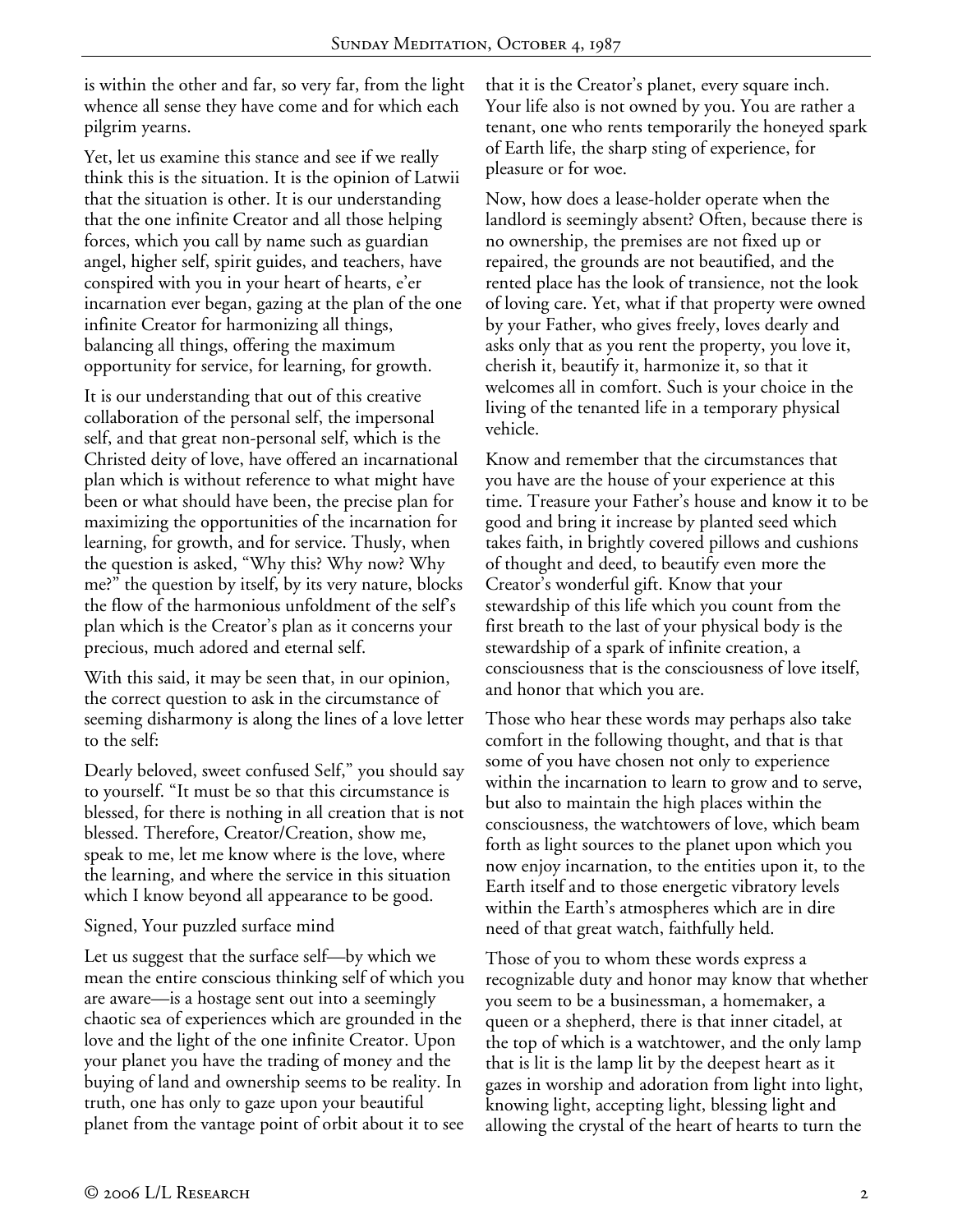self into the metaphysical lamp upon the hillside, the city upon the hill, not for the notice or understanding or thanks of mankind, but for the doing of it alone, for the keeping of the watch. In many cases this, the keeping of a faithful watch, is the primary mission or task set for the self before the incarnation.

There are many wanderers which will recognize themselves in these words, wanderers who have come to a confused and baffling plane and are saturated in the intricacies of incarnation, yet who still, again and again, in thought stray to the watchtower.

If it calls you, go, not only in meditation. Allow the watchtower to call you again and again, for moments, for minutes, hours, for the incarnation, until your desire to serve as conduit for light and love on the totally unspoken vibratory planes is satisfied.

One more thought as we leave you through this instrument. The entities which have come within the care of those who find these relationships difficult are entities that you may have chosen to learn from by suffering, coming to understand the expectations and attachments which lead to suffering and moving thence more and more towards a balancing of "the way of a man with a maid," as this instrument would quote.

It is rare, in these latter days of your cycle, that any two mated entities are together for the first time. Often the two are together, one to challenge the other and the other to challenge the first, for those things which are the most difficult within physical incarnation are indeed the expressing of a clear love energy to the entity closest to one. This has nothing to do in general as a principle with the relative pleasantness or unpleasantness of the personality with whom you are involved. It has to do rather with the dailiness of experience and that great tendency of the personal self to form attachments to the outcome of one's behavior. It is, if not easy, certainly easier to love the stranger, the acquaintance, or the friend whom one sees only socially, to share with that person all love and all light, than it is to express that full-fruited, open-hearted song of joy to one who has not fulfilled your expectations.

Now, my friends, we ask you to examine your human personalities. There is within them a strong instinct for justice, for rightness, for fairness, for

absolute values. These desires, these hopes are excellent. The difficulty lies in attempting to apply them in service to self, for it is service to self to wish that others might behave toward you in a certain manner, might give you certain portions of the time, the money, the caring, the touching. How difficult it is to set one's mate completely free and to stand only and eternally as friend and partner within the life experience. How very difficult that challenge feels. We do not negate it for you and tell you it is a small thing. It is one of the greater lessons of third density to cease in the expectation of any outcome for any action which you may choose to do in your desire to be of service.

Think of yourself, then, as a spiritual being, as the Creator Itself, one which does not need others except so that it may be of service to the Creator by means of service to them. Experience the joy in a mated relationship of knowing that that entity which is your mate will mirror to you those very things about the self that are out of balance so that the self may work upon them. There is a harmony within the universe which is absolute. All that you experience and all that you see and all that of what you hear is a portion of an harmonious development of creation which in every fiber praises, expresses and manifests that great original Thought of love.

If you are weary, move in thought to the citadel which has windows to heaven, and gaze beyond the stars at the profound and tumultuous joy which is crystallized in every star, in every piece of the infinite creation, in every piece of consciousness, and know that you are in the process of shaping and faceting and crystallizing your own expression of the infinite Creator so that your consciousness more and more has a heartbeat of joy and peace. And if that joy and peace flees before the footstep of the dearly beloved mated, one with which one does not agree, acknowledge the disagreement, smile at the thought of remaining upon the surface, and move away from the here and now of illusion into the far deeper, timeless present of infinite love.

Five seconds within the citadel of that consciousness may indeed create that mind even upon the surface of things which may see the true harmony that is the plan of the infinite Creator, a plan which incorporates free will at every turn, a plan where the essential and unmovable lessons are there in emotional and mental structure awaiting the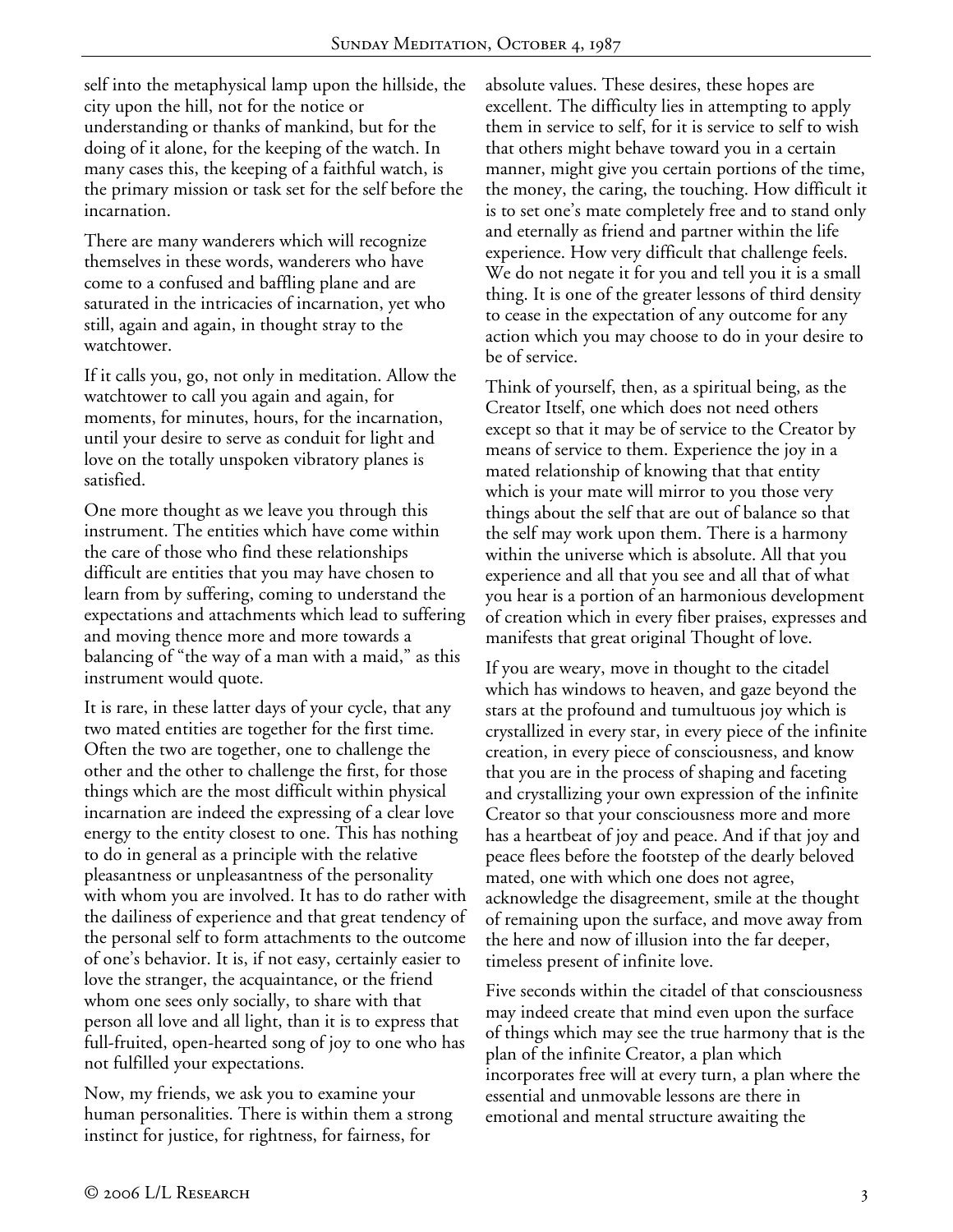clothing of circumstance, so that if you face a circumstance and are not able to see love within it, you may rest secure and peaceful in the realization that that same circumstance shall come to you again and it shall be a time of testing. And each time, it matters not whether you win or lose the game of consciousness-raising; it matters greatly whether you purely, deeply, lovingly intend so to create love.

Those about you may not understand your point of view. It is not necessary …

### *(Side one of tape ends.)*

### *(Carla channeling)*

… it is not necessary that any understand you. Let it be your hope, rather, to gaze upon the situation with the faith and truth in the Creator's plan, in your own plan, and with firm intention to offer to the situation your love, your understanding, for you shall not receive love and you shall not receive understanding by seeking it, but only by attempting to give it.

We shall be with you in the citadel of the waiting, trusting, loving consciousness. We shall be with you, as part of you is in the citadel, and the other doing the ironing, the dishes, the blueprint, the lesson plan, the design, the painting or whatever occupies the life. Those who serve most effectively are quite simply those who remain persistently and doggedly and joyfully aware that there is rightness, appropriateness and wonderful opportunity in your situation right now.

You certainly do not know all about why the situation is helpful. This is far better learned in meditation, and may we say that we see meditation as a time of moving up into the citadel and then moving away from the window into the inner room, into the darkness, into the silence, into that which seems nothing, that you may trust and allow the silence and the darkness to teach you, to fill you, to repair you, to nurse, cherish and comfort you. Then you may in mind climb down the tower steps, step out onto your tenanted life experience, gaze at the troublesome mate, the difficult situation, with faith and love anew and know that you are an ambassador, an ambassador of love and light.

May each of you treat his or her mate as a friend, expecting nothing, offering all and knowing when that balanced all is sufficient, so that you do not become the martyr, but rather do all things in joy, without reference to any other, but acting as a sovereign, a king or queen of the great kingdom of your consciousness. Thus, you shall be a bad tenant no more, but rather exercise great stewardship in your days and nights, moving into whatever streets, whatever alleys, whatever situations your harmonious unfolding plan offers you, yet remaining more and more within the citadel where a portion of you keeps faithful watch for all of humankind.

If you knew the tears of joy that we feel as we gaze upon those who keep that lonely watch, lost to true knowledge of what they are doing, going only on faith and trust, you would perhaps feel comforted, for you are never alone in the citadel that gazes upon the Creator.

We have been most grateful to have used this instrument which is somewhat fatigued. We hope that we have not spoken overlong. We were attempting to be very brief and snappy but perhaps the question was too good for us to answer in any briefer way. We appreciate the great concern each of you has for the living of a love-filled life. We leave this instrument at this time and we transfer to the one known as Jim. I am Latwii.

## *(Jim channeling)*

I am Latwii, and greet each again in love and light through this instrument. At this time we are honored to offer ourselves in the attempt to speak to any further queries which those present may offer to us. Again, we offer that which is our opinion, and wish it to be known that it is no more than that. Is there a query with which we may begin?

**Questioner:** My mother is very ill. I would like very much to be part of a healing. Can you shed some light on her illness?

I am Latwii, and that which we may share in this instance is perhaps far less than you had hoped, for we desire not to tread upon the life path of another to the degree that we may alter the steps taken in any fashion. But we find that there are some general qualities of this life experience which we may share.

The entity is one which has for a great portion of its incarnation given in a selfless manner to those that are close to it, and has felt the love in return for this service. That it would give in such a manner was a portion of the choices made previous to the incarnation, as each entity sets about the blueprint, shall we say, for the incarnation prior to its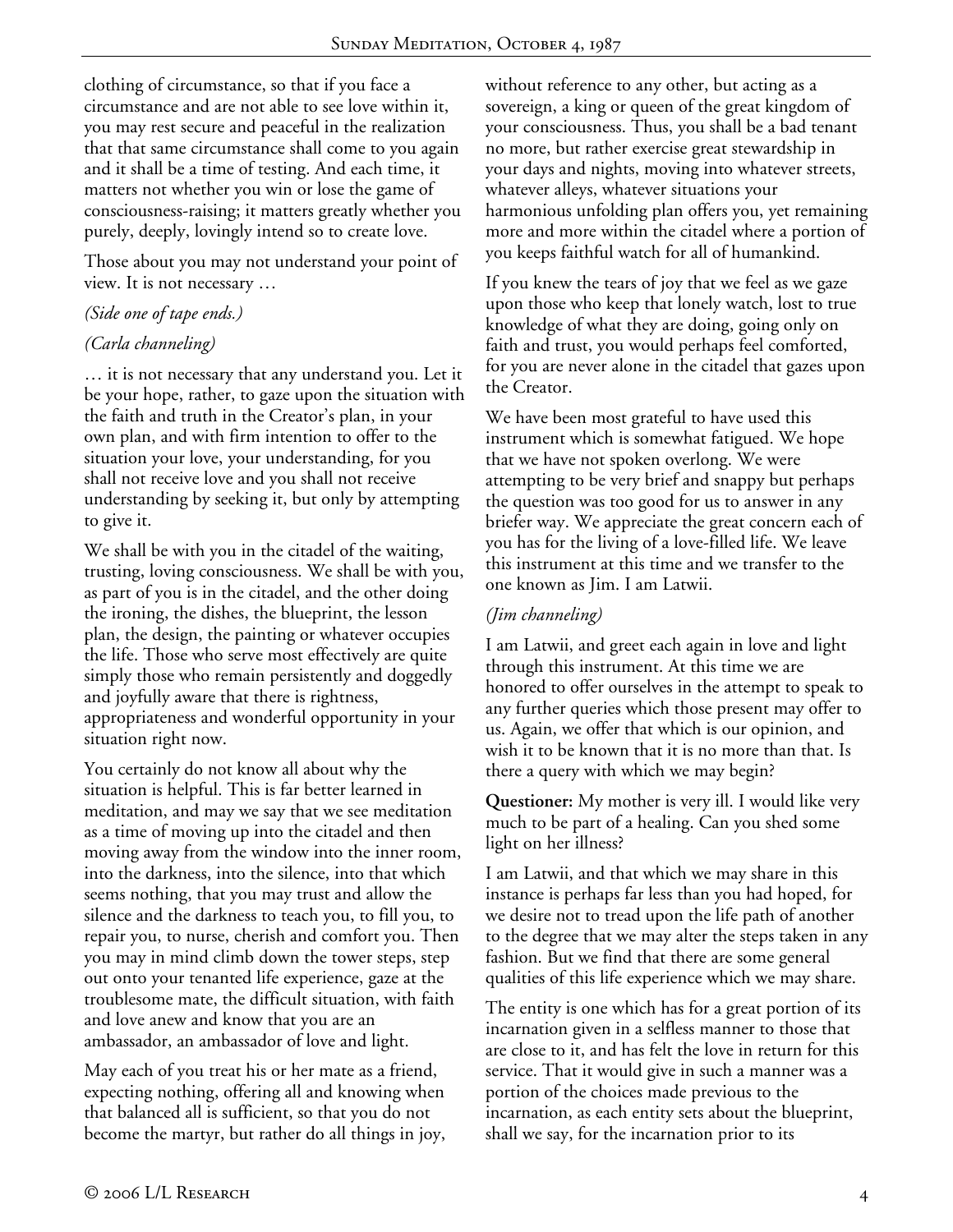beginning. The difficulty which is now apparent within the physical incarnation is that which provides a symbolic representation of further ramifications and refinements of the balance to the giving, that is, in some degree and in some sense, to receive.

The exact nature of this process is that which must remain, from our paint of view, yet hidden, for the untangling of each knot of experience offers to those who work the puzzle a certain inspiration and strength of being and doing that is, shall we say, nutritious to the soul, however mistaken or ignored by the conscious mind. The overall movement in this physical difficulty is one which is toward the light of illuminating the life pattern in a sense which would not be possible without this experience.

May we speak further, my sister?

**Questioner:** No, thank you.

I am Latwii, and we thank you, my sister. Is there another query?

**Carla:** I didn't really hear all of the foregoing because I was channeling it, but I didn't hear anything in the channeling which really gave me an instant handle on, say I'm a wife and I'm working very hard and my husband isn't making any money right now, and he comes home and he criticizes my housework. This is manifestly unfair because I'm totally overworked, but he does it anyway. How exactly do you stop yourself from reacting to the unfairness? What can you use to keep yourself from entering into a transaction at that point?

I am Latwii, and it is not that we suggest one block the normal and spontaneous response to any situation, for it is most necessary that each entity not only express that which, shall we say, bubbles forth in a spontaneous fashion from within the depths of the being as a response to any situation, but that there be an attempt made following such a response to remove the small conscious self from the world of mundane things and place the consciousness within that location we have termed the citadel, that the greater view might be taken of the experience just past. By such retreat, one may begin to appreciate a greater purpose within the life pattern for the transaction which has occurred and might take, then, this appreciation into further communication with the other self in the light of the greater view and with the dedication to love and the granting of

perfect freedom to the other self, that the wounds that may have been created might now be healed.

It is not that difficulties should be avoided, but that they might be utilized as catalyst for further growth and service and inspiration to others.

#### May we speak further, my sister?

**Carla:** Yeah, I'm still not satisfied. I got a clear impression towards the end, there was a sentence something about treat your mate as a friend. Now what you do with a friend, we basically know, is you comfort them when they're discouraged or down and we pat them on the back when they're great and we hope for the best for them and like that. That's friendship. But when somebody's coming at you in a confrontational manner, it's hard to react to that person as a friend, because usually friends don't do that to you, at least not without good reason, you know, not that unjustifiably—although I admit that there are some friends … But I'm trying to figure out how you can do that, how you can make your spouse or your mate or your lover your friend, and really make that primary. I think that was what you were trying to say, wasn't it?

I am Latwii, and, indeed, my sister, this was a significant portion of that which we intended to convey, for if two spirits who have joined in the third-density illusion to learn and to serve in a certain fashion can begin to recall together within the illusion a greater and greater portion of the plan, shall we say, for the incarnations, then the difficulties that arise within the daily round of activities might at some point within their resolution be seen from the wider perspective of those mates of the soul who travel the same journey together and who, though convinced from time to time within the small moments of the life that such a thing must occur in this or that manner, realize more fully that each is there to serve the other and the one Creator in all and that the small, dedicated decisions that are used to pilot the daily round of activities might be released, and each might seek and praise the one Creator within the experiences that provide catalyst and growing difficulties for those who are unable to appreciate the opportunity within difficulty.

May we speak further, my sister?

**Carla:** So, basically you're saying at some point the instinctive reaction will be, "Look at this person, this person is not in harmony with his plan, therefore